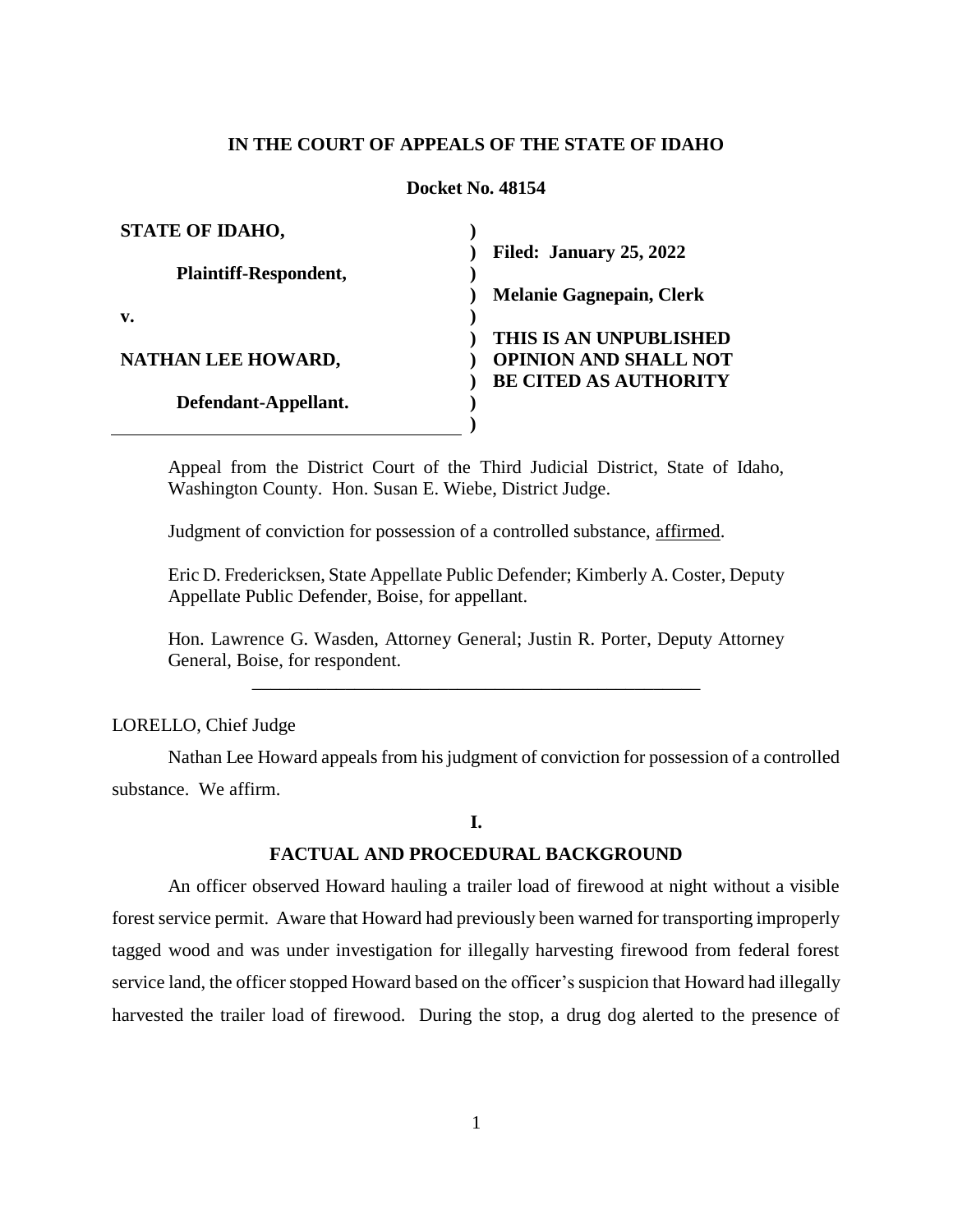controlled substances in the vehicle Howard was driving.<sup>1</sup> Officers then searched the vehicle and discovered methamphetamine and drug paraphernalia.

The State charged Howard with felony and misdemeanor possession of a controlled substance and transporting forest products without a permit. Howard filed a motion to suppress, challenging the legality of his detention. The district court denied the motion, concluding that officers had reasonable suspicion to stop Howard for "stealing firewood from forest service land." Howard subsequently entered a conditional guilty plea to felony possession of a controlled substance (I.C.  $\S 37-2732(c)(1)$ ), retaining the right to appeal the denial of his motion to suppress. In exchange for his guilty plea, the State agreed to dismiss the other charges. Howard appeals.

## **II.**

## **STANDARD OF REVIEW**

The standard of review of a suppression motion is bifurcated. When a decision on a motion to suppress is challenged, we accept the trial court's findings of fact that are supported by substantial evidence, but we freely review the application of constitutional principles to the facts as found. *State v. Atkinson*, 128 Idaho 559, 561, 916 P.2d 1284, 1286 (Ct. App. 1996). At a suppression hearing, the power to assess the credibility of witnesses, resolve factual conflicts, weigh evidence, and draw factual inferences is vested in the trial court. *State v. Valdez-Molina*, 127 Idaho 102, 106, 897 P.2d 993, 997 (1995); *State v. Schevers*, 132 Idaho 786, 789, 979 P.2d 659, 662 (Ct. App. 1999).

#### **III.**

#### **ANALYSIS**

Howard argues that the district court erred by denying his motion to suppress because the officer who stopped Howard lacked reasonable suspicion to believe the wood in his trailer "was stolen from" the national forest. The State responds that the district court properly concluded that the stop was lawful. We hold that, based on the totality of the circumstances, the officer had reasonable suspicion to stop Howard to investigate whether he had illegally harvested firewood from a national forest.

 $\overline{a}$ 

<sup>1</sup> Howard did not challenge the validity of the dog alert beyond his assertion that there was no reasonable suspicion for his detention in the first instance.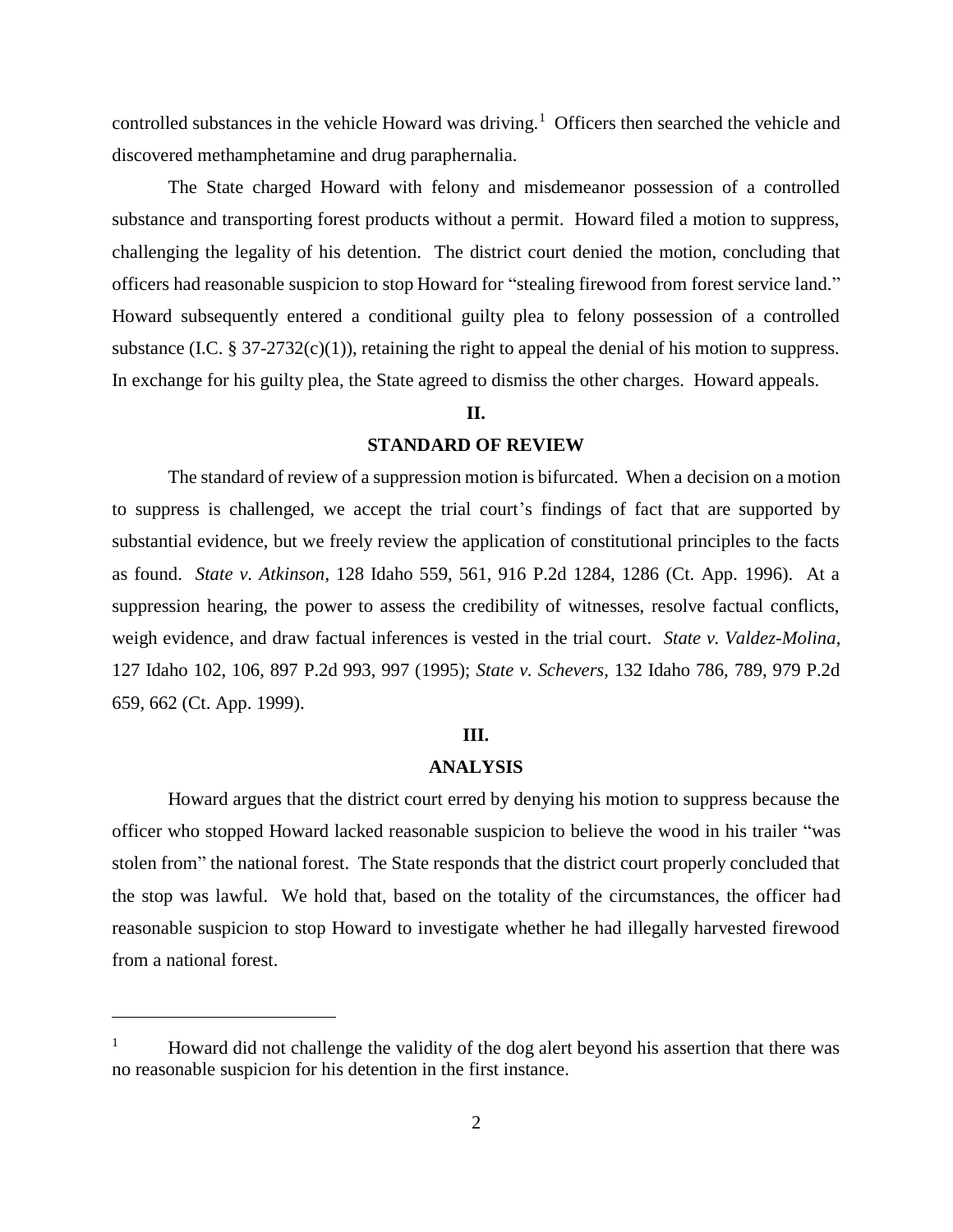A traffic stop by an officer constitutes a seizure of the vehicle's occupants and implicates the Fourth Amendment's prohibition against unreasonable searches and seizures. *Delaware v. Prouse*, 440 U.S. 648, 653 (1979); *State v. Atkinson*, 128 Idaho 559, 561, 916 P.2d 1284, 1286 (Ct. App. 1996). Under the Fourth Amendment, an officer may stop a vehicle to investigate possible criminal behavior so long as the detention is supported by reasonable and articulable suspicion that the vehicle is being driven contrary to traffic laws or that the individual is, has been, or is about to be engaged in criminal activity. *United States v. Cortez*, 449 U.S. 411, 417 (1981); *State v. Flowers*, 131 Idaho 205, 208, 953 P.2d 645, 648 (Ct. App. 1998); *State v. Sheldon*, 139 Idaho 980, 983, 88 P.3d 1220, 1223 (Ct. App. 2003). The reasonableness of the suspicion must be evaluated upon the totality of the circumstances at the time of the stop. *State v. Ferreira*, 133 Idaho 474, 483, 988 P.2d 700, 709 (Ct. App. 1999). The reasonable suspicion standard requires less than probable cause but more than mere speculation or instinct on the part of the officer. *Id*. An officer may draw reasonable inferences from the facts in his or her possession, and those inferences may be drawn from the officer's experience and law enforcement training. *State v. Montague*, 114 Idaho 319, 321, 756 P.2d 1083, 1085 (Ct. App. 1988).

The district court concluded that, under the totality of the circumstances, there was reasonable suspicion to stop Howard. In support of this conclusion, the district court made findings relevant to the officer's belief that Howard was stealing lumber from the national forest to sell as firewood. The district court found that the officer was aware of an increase in thefts of timber from the national forest for sale as firewood. These thefts followed a pattern in which the perpetrators harvested the timber during the day, transported it to their residence where the timber was split into firewood, and then transported the processed firewood to buyers at night. The investigation of these thefts began with Howard, but eventually expanded to other individuals. The district court further found that the officer who stopped Howard was aware that, three weeks prior to the stop, an officer approached Howard while he was transporting wood taken from the national forest and warned him that he could not do so without a properly completed and displayed permit. Howard indicated to the officer that he intended to reuse his unmarked permits when he returned to collect more timber, which the officer informed Howard was illegal. Additionally, the officer who stopped Howard was aware that he was advertising firewood for sale on social media and had large amounts of wood in his yard "throughout the firewood cutting season." Regarding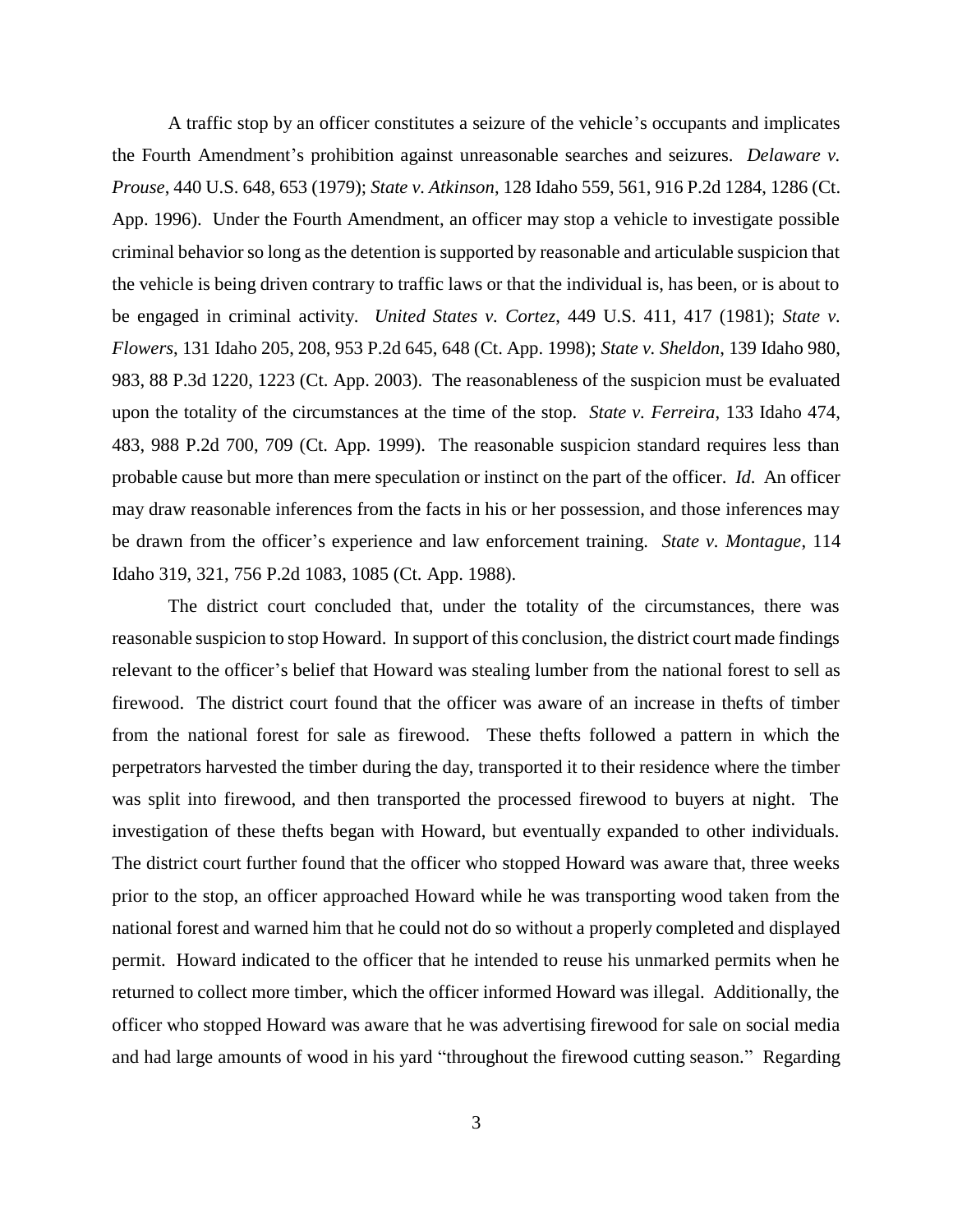Howard's conduct on the night of the stop, the district court found that the officer observed a vehicle Howard drives hauling a trailer loaded with firewood at night without a visible forest service permit for the wood. The district court noted that this conduct "matched the pattern of actions officers had observed during their investigation into firewood theft in the area." Consequently, the district court concluded that the officer had reasonable suspicion to stop Howard for stealing timber to sell as firewood.

Howard first argues that the absence of a "wood ticket" on the firewood he was hauling did not justify the stop and that it was not "a fact that added to reasonable suspicion." However, the district court concluded that the officer had reasonable suspicion to stop Howard regardless of the absence of a permit on the rear of his vehicle. Because we conclude that the district court's conclusion is correct for the reasons set forth below, it is unnecessary to address Howard's arguments regarding the absence of a forest service permit on his load of firewood.

Regarding the other circumstances contributing to the basis for the detention, Howard argues that "taking into account all the relevant facts, including the exculpatory facts," there was not reasonable suspicion for a stop. In support of this contention, Howard identifies various circumstances that he asserts undermined reasonable suspicion of criminal activity. For example, the officer who stopped Howard acknowledged he was "not 100 percent" sure of the source of the firewood on Howard's trailer and did not testify to circumstances indicating Howard *lacked* a permit for the firewood. At best, the circumstances Howard identifies suggest the possibility that he was not or had not engaged in criminal conduct. However, the officer did not have to be absolutely certain of the source of the firewood in order to stop Howard and confirm or dispel his suspicions. *See Illinois v. Wardlow*, 528 U.S. 119, 126 (2000) (concluding the Fourth Amendment accepts risk that persons arrested or detained may be innocent). Nor does the existence of innocent explanations for Howard's conduct necessarily negate reasonable suspicion. *See State v. Danney*, 153 Idaho 405, 411, 283 P.3d 722, 728 (2012).

The facts found by the district court, considered under the totality of the circumstances, support a reasonable suspicion that Howard had illegally harvested the firewood on his trailer. An officer was aware Howard had previously admitted harvesting lumber from forest service land to sell as firewood, was under investigation for doing so, and was observed transporting a load of firewood at night. This conduct was consistent with the general pattern of other such thefts in the